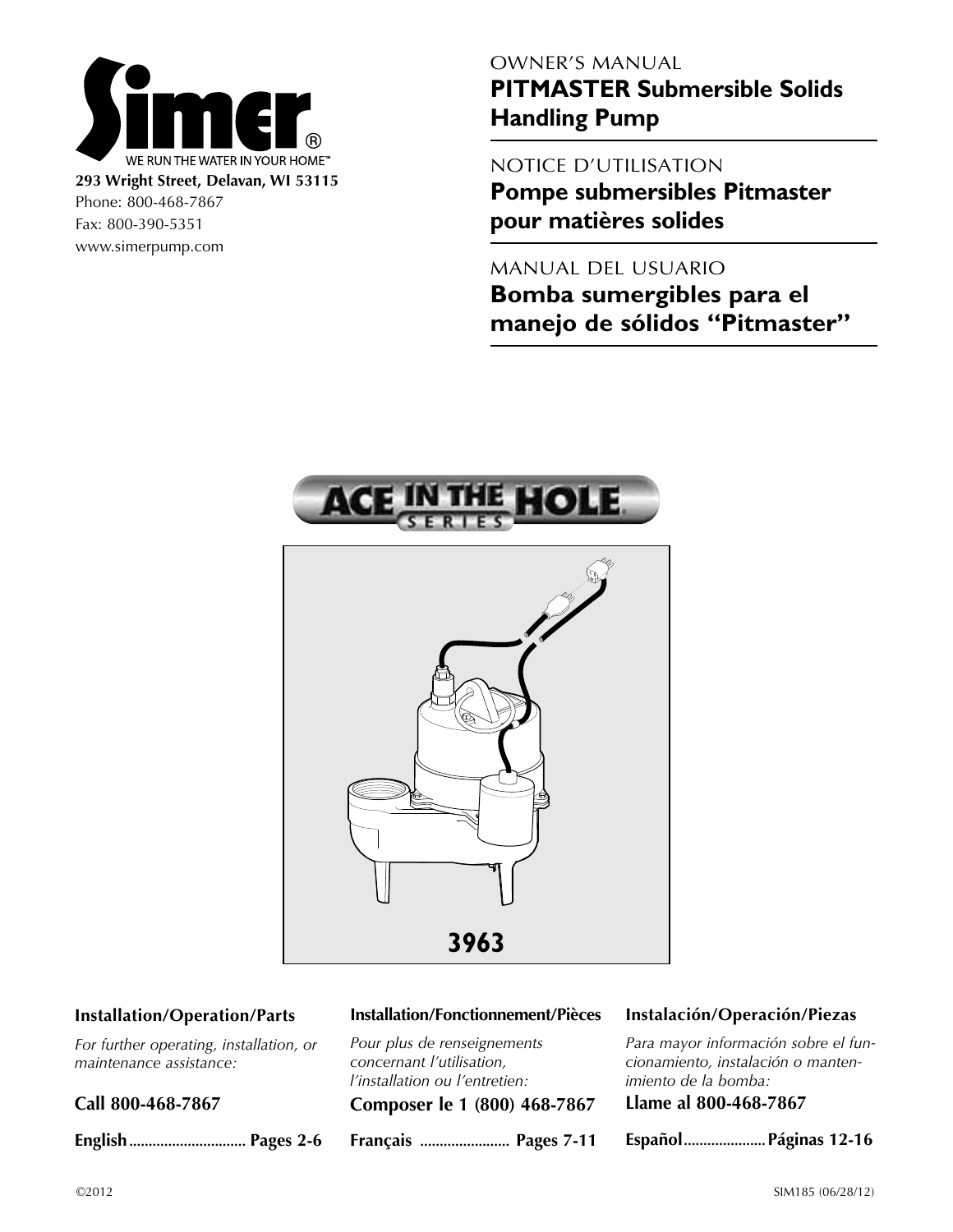# **Important Safety Instructions**

SAVE THESE INSTRUCTIONS - This manual contains important instructions that should be followed during installation, operation, and maintenance of the product.

A This is the safety alert symbol. When you see this symbol on your pump or in this manual, look for one of the following signal words and be alert to the potential for personal injury!

ADANGER indicates a hazard which, if not avoided, will result in death or serious injury.

 $\sqrt{\text{A}$  WARNING indicates a hazard which, if not avoided, *could* result in death or serious injury.

**A CAUTION** indicates a hazard which, if not avoided, *could* result in minor or moderate injury.

*NOTICE* addresses practices not related to personal injury.

### **Carefully read and follow all safety instructions in this manual and on pump.**

Keep safety labels in good condition. Replace missing or damaged safety labels.

## **California Proposition 65 Warning**

A WARNING This product and related accessories contain chemicals known to the State of California to cause cancer, birth defects or other reproductive harm.

- 1. Read this manual carefully. Failure to follow these instructions could cause serious bodily injury and/or property damage.
- 2. Check your local codes before installing. You must comply with their rules.
- 3. Vent sewage or septic tank according to local codes.
- 4. Do not install pump in any location classified as hazardous by National Electrical Code, ANSI/NFPA 70-1990.

**AWARNING Risk of electric shock.** Can shock, burn or kill. During operation, the pump is in water. To avoid fatal shocks, proceed as follows if pump needs servicing:

- 5A. Disconnect power to outlet box before unplugging pump.
- 5B. Take extreme care when changing fuses. Do not stand in water or put your finger in fuse socket.
- 5C. Do not modify cord and plug. When using cord and plug, plug into a grounded outlet only. When wiring to a system control, connect pump ground lead to system ground.
- 6. Do not run pump dry. Dry running can overheat pump, (causing burns to anyone handling it) and will void warranty.
- 7. Pump normally runs hot. To avoid burns when servicing pump, allow it to cool for 20 minutes after shut-down before handling it.
- 8. In normal service, motor should not need oiling. Motor has been filled at the factory with a special oil.

# **Installation**

(See Figure 1 for Typical Installation instructions.)

*NOTICE* Pump must be level when operating. If motor is tilted, internal start/run switch may overheat and damage motor.

**AWARNING Risk of electric shock.** Can shock, burn or kill. Do not lift pump by power cord. See *Cord Lift Warning*. Do not hang pump from discharge pipe or power cord.

1. Install the pump on a solid, level foundation, or in a sump pit constructed of tile, concrete, steel or plastic. The recommended minimum diameter of the sump pit is 18" (46cm) diameter and the minimum recommended depth is 30" (76cm). Check local codes for approved materials.

*NOTICE* Pump should not be installed on clay, earth or sand surfaces. Clean the area around the pump of small stones and gravel which could clog the pump. Keep the pump inlet screen clear.

2. Thread a 2" discharge pipe into the pump 2" NPT discharge port. Be careful to avoid stripping or crossing threads.

# **Piping – Effluent Applications (3/4" or Less Solids)**

Piping must be 1-1/2" minimum to carry volume of pump discharge. Check local codes to determine if a check valve is required in your system. In cold climates, check valves are not used to prevent effluent from freezing in piping.

# **Specifications**

| Model HP | <b>Voltage</b>             | <b>Required (Amps)</b> | <b>Individual Branch Circuit</b><br>Delay Fuse Amps | <b>Dual Element Time</b> |
|----------|----------------------------|------------------------|-----------------------------------------------------|--------------------------|
| 3963     | $\sqrt{ }$<br>. <i>. .</i> |                        | 20                                                  | ΖU                       |

# **Performance**

| GPH (Liters) At Discharge Ft. of Head                                |              |              |              |          |          |
|----------------------------------------------------------------------|--------------|--------------|--------------|----------|----------|
|                                                                      | 5(1.5m)      | 10(3m)       | 15(4.6m)     | 20(6.1m) | 25(7.6m) |
| 3963                                                                 | 7320(27,709) | 5400(20,441) | 2700(10,221) |          | $\sim$   |
| For parts or assistance, call Simer Customer Service at 800-468-7867 |              |              |              |          |          |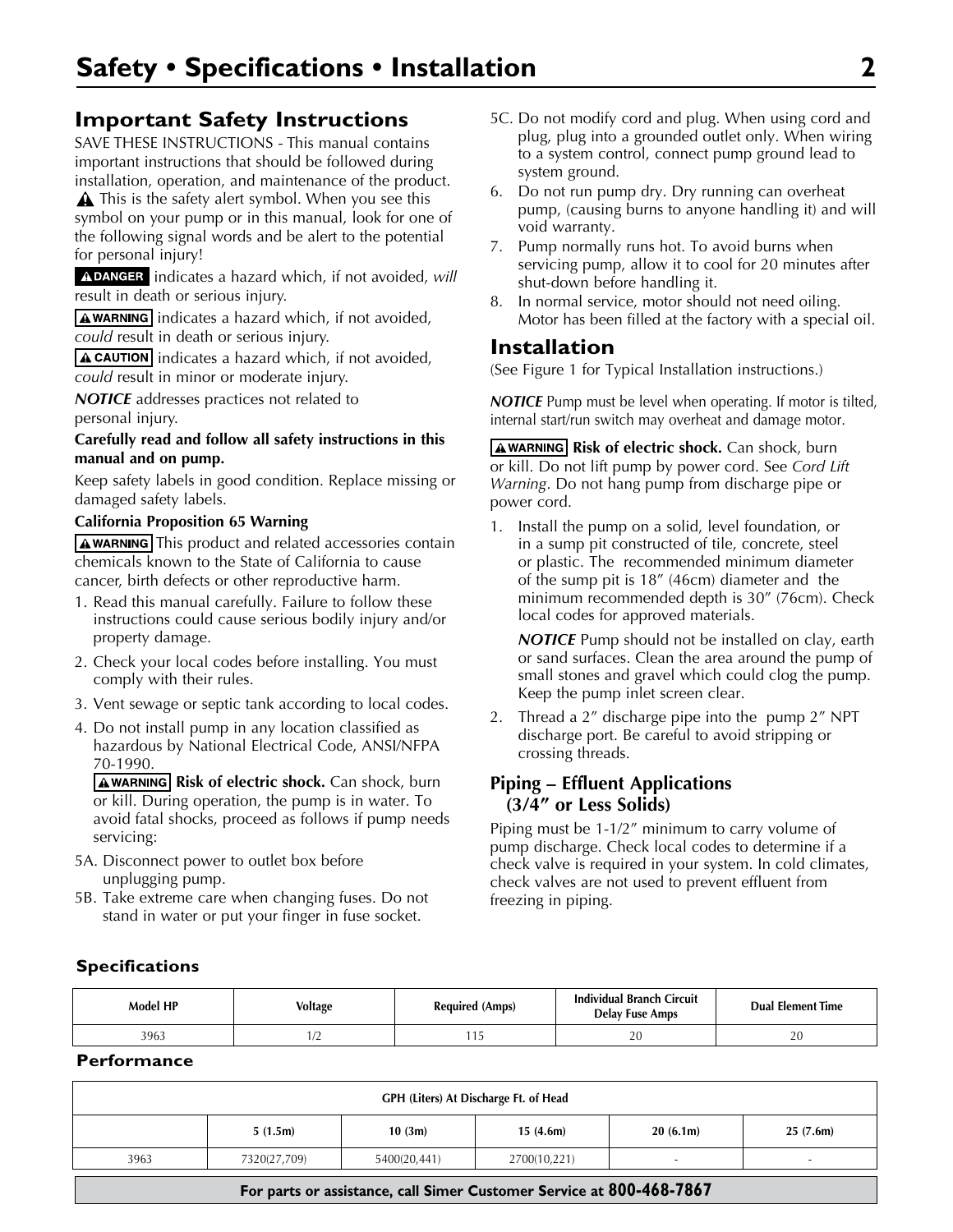# **Installation 3**



#### *Figure 1*

# **Piping – Sewage Applications (2" or Less Solids)**

In any case, piping must not be smaller than pump discharge. When installed in a sewage system, pipe must be capable of handling semi-solids of at least 2" (5.1 cm) diameter.

The rate of flow in the discharge pipe must keep any solids present in suspension in the fluid. To meet minimum flow requirements (2 feet (.6 m) per second in discharge line), size pipe as follows:

| A Pipe Size of:    | Will Handle a Flow Rate of: |
|--------------------|-----------------------------|
| $1-1/2$ " (3.8 cm) | 12 GPM (45 LPM)             |
| $2''$ (5.1 cm)     | 21 GPM (79 LPM)             |
| $2-1/2$ " (6.3 cm) | 30 GPM (113 LPM)            |
| $3''$ (7.6 cm)     | 48 GPM (181 LPM)            |

**NOTICE** Use PTFE pipe thread sealant tape on pipe connections. Do not use ordinary pipe joint compound on plastic pipe or pump. Pipe joint compound can attack plastics and damage pump.

- 3. To reduce motor noise and vibrations, a short length of rubber hose (1-5/8"(41mm) I.D., e.g. radiator hose) can be connected into discharge line near pump using suitable clamps.
- 4. If the pump discharge line is exposed to outside subfreezing atmosphere, then the portion of line

exposed must be installed so any water remaining in pipe will drain to outfall by gravity. Failure to do this can cause water trapped in discharge to freeze which could result in damage to pump.

5. Install a 2" check valve in the horizontal portion of the discharge pipe. Make certain, the flow indicating arrow, points away from the pump. This check valve will keep the water from either running back into the basin or into the area being pumped out when the pump is not running. Check valve should be a free flow valve that will easily pass solids.

**NOTICE** For best performance of check valve when handling solids, do not install it with discharge angled more than 45° above the horizontal. Do not install check valve in a vertical position as solids may settle in valve and prevent opening on startup.

- 6. Drill a 3/16" (4.7mm) hole in discharge pipe about 1"-2" (2.5 - 5.1cm) above pump discharge connection (but below check valve) to prevent airlocking the pump.
- 7. Insert the float switch piggy-back plug into a properly grounded outlet and the pump plug into the piggy-back plug.
- 8. Check the installation by observing the pump operation through one complete cycle. Make sure that no parts of the assembly interfere with the float switch.

**A CAUTION** Risk of flooding. Can cause personal injury and/or property damage. Failure to make this operational check may lead to improper operation, premature failure, and flooding.

#### **Electrical**

**AWARNING Risk of electric shock.** Can shock, burn or kill. When installing, operating, or servicing this pump, follow safety instructions listed below.

- 1. DO NOT splice the electrical power cord.
- 2. DO NOT allow electrical cord plug to be submerged.
- 3. DO NOT use extension cords. They are a fire hazard and can reduce voltage sufficiently to prevent pumping and/or damage motor.
- 4. DO NOT handle or service pump while it is connected to power supply.
- 5. DO NOT remove grounding prong from plug or modify plug.To protect against electrical shock, the power cord is a three-wire conductor and includes a 3-prong grounded plug. Plug pump into a 3-wire, grounded, grounding-type receptacle. Connect pump according to electrical codes that apply.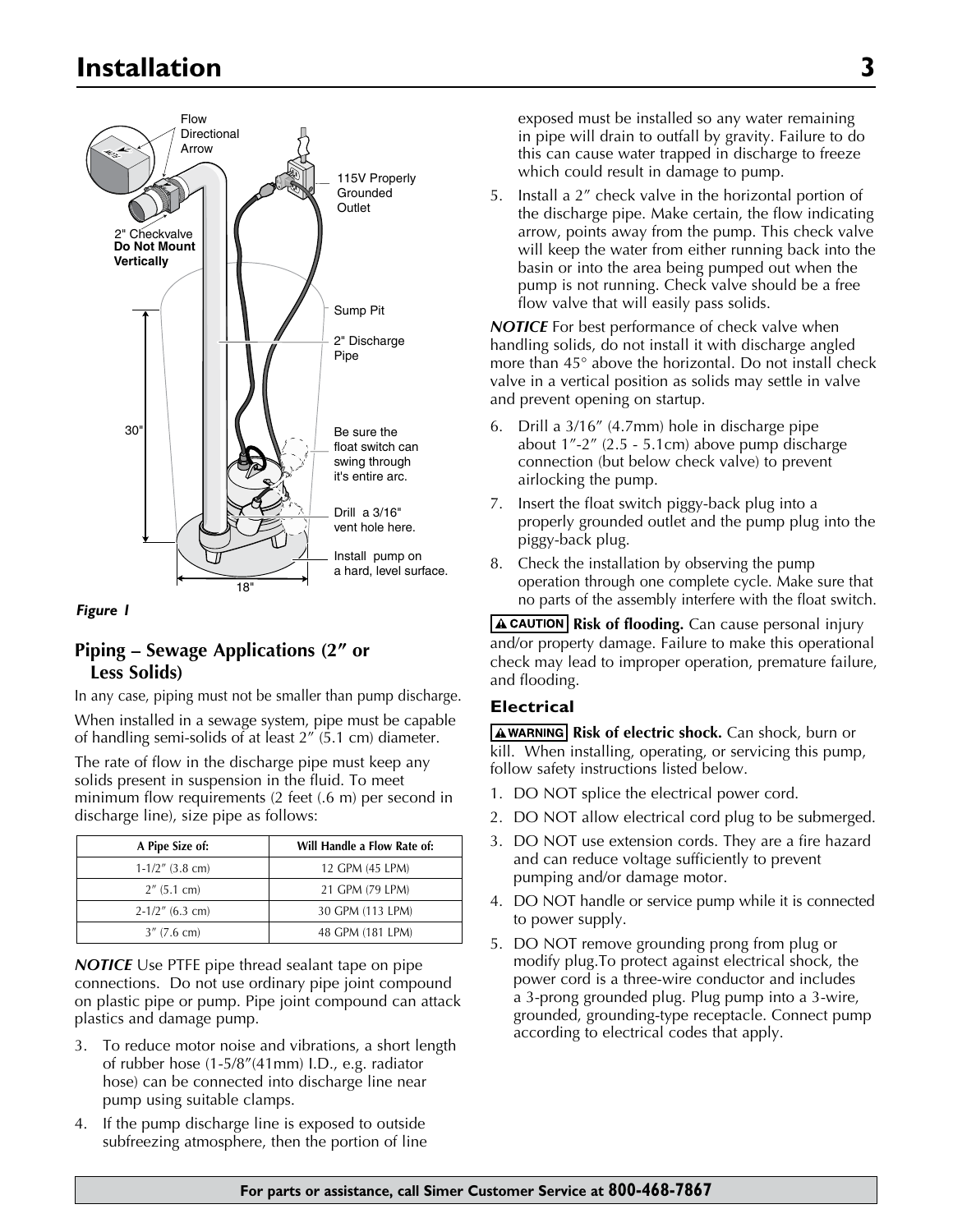For automatic operation, plug or wire pump into an automatic float switch or pump controller. Pump will run continuously when plugged directly into an electrical outlet. Connect or wire pump to its own individual branch circuit with no other outlets or equipment in the circuit. Size fuses or circuit breakers according to *Specifications*.

**A WARNING Risk of electric shock.** Can shock, burn or kill. Be sure that power supply information (Voltage/ Hertz/Phase) on pump motor nameplate matches incoming power supply exactly. Install pump according to all electrical codes that apply.

# **Operation**

*NOTICE* Do not allow pump to run in a dry sump. It will void the warranty and may damage the pump.

An automatic overload protector in the motor will protect motor from burning out due to overheating/ overloading. When motor cools down, overload protector will automatically reset and start motor.

If overload trips frequently, check for cause. It could be a stuck impeller, wrong/low voltage, or electrical failure in motor. If an electrical failure in the motor is suspected, have it serviced by a competent repairman.

Pump is permanently lubricated. No oiling or greasing is required.

# **Maintenance**

**AWARNING Risk of electric shock.** Can shock, burn or kill. Before removing pump from basin for service, always disconnect electrical power to pump and control switch.

**AWARNING Risk of electric shock.** Can shock, burn or kill. Do not lift pump by power cord. See "Cord Lift Warning" below.

Submerge pump in a disinfectant solution (chlorox or chlorine) for at least one hour before disassembling pump.

The pump motor contains a special lubricating oil which should be kept clean and free of water at all times.

Check operation by filling sump with water and observing pump operation through one complete cycle.

**A CAUTION** Risk of flooding. Can cause personal injury and/or property damage. Failure to make this operational check may lead to flooding and premature failure.

*NOTICE* This unit is not designed for applications involving salt water or brine! Use with salt water or brine will void warranty.

# **CORD LIFT WARNING**

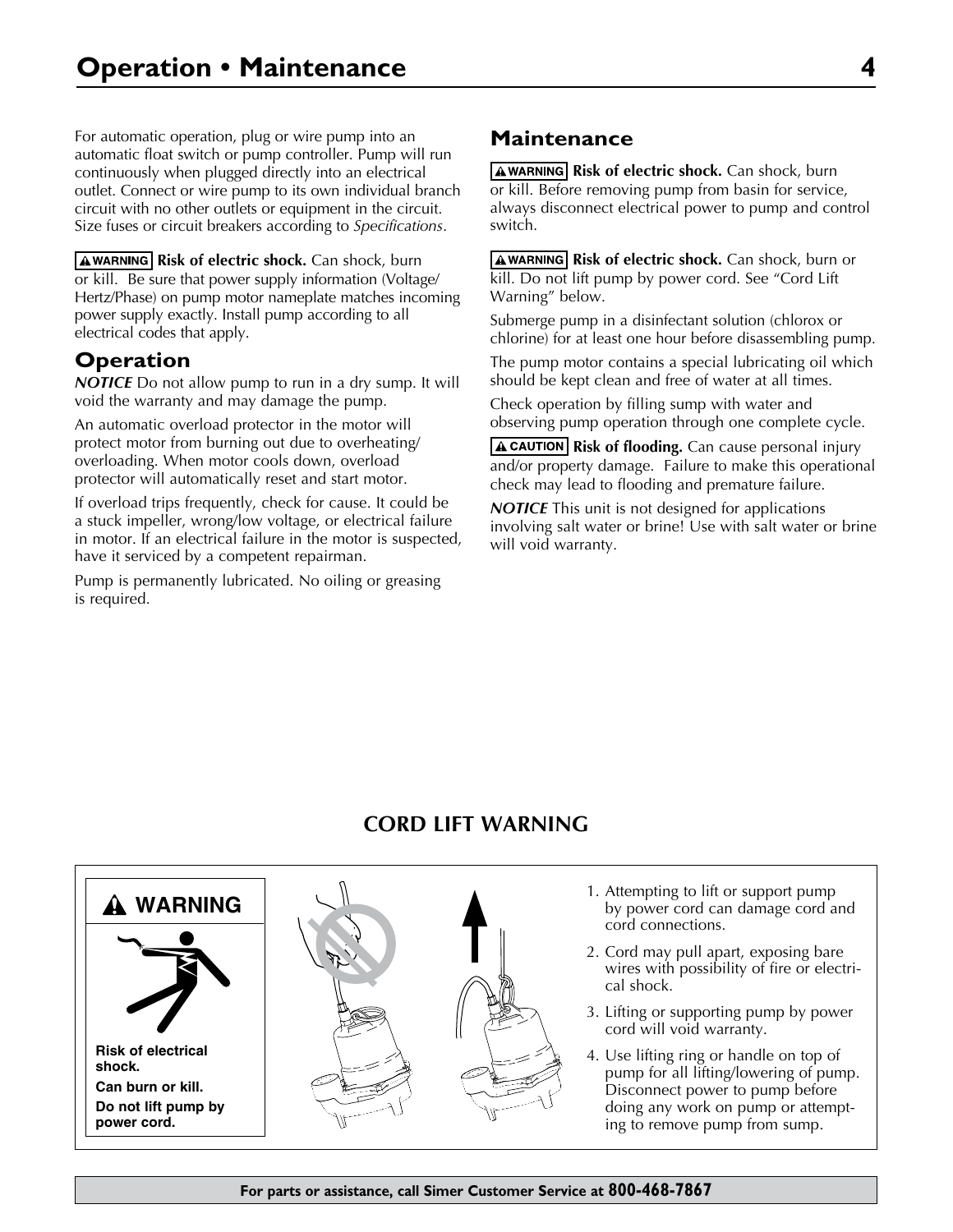# **Troubleshooting**

**AWARNING** Risk of sudden starts. Can cause electrical shock and personal injury. If power to pump is on when thermal overload resets, pump may start without warning. Disconnect power before servicing pump.

|                          | Check to to be sure that power cord is securely plugged into outlet. Disconnect power to outlet before handling pump or motor.                                                                                                                  |  |
|--------------------------|-------------------------------------------------------------------------------------------------------------------------------------------------------------------------------------------------------------------------------------------------|--|
|                          | Check to be sure you have electrical power.                                                                                                                                                                                                     |  |
|                          | Check that liquid fluid levels is high enough to activate switch or controller.                                                                                                                                                                 |  |
| Pump fails to operate    | Check to be sure that 3/16" (4.7 mm) vent hole in discharge pipe is not plugged.                                                                                                                                                                |  |
|                          | Check for blockage in pump inlet, impeller, check valve or discharge pipe.                                                                                                                                                                      |  |
|                          | Thermal overload may have tripped. Test start pump; if it starts and then stops immediately, disxonnect from power source for 30<br>minutes to allow motor to cool, then reconnect to power source. Check for cause of overheating/overloading. |  |
|                          | Check the float switch operation for maximum possible clearance.                                                                                                                                                                                |  |
|                          | Be sure all valves in discharge valve are fully open.                                                                                                                                                                                           |  |
|                          | Clean out discharge pipe and check valve.                                                                                                                                                                                                       |  |
| Pump fails to empty sump | Check for blockage in pump inlet or impeller.                                                                                                                                                                                                   |  |
|                          | Pump not sized properly. A higher capacity pump may be required.                                                                                                                                                                                |  |
|                          | Check the float switch operation for maximum possible clearance.                                                                                                                                                                                |  |
|                          | Check swtich or controller automatic floats for proper operation, location, and clearance.                                                                                                                                                      |  |
| Pump will not shot off.  | If pump is completely inoperative or continues to malfunction, consult your local serviceman.                                                                                                                                                   |  |



| Ref. | <b>Descripton</b>      | Otv | 3963 115 Volt  |
|------|------------------------|-----|----------------|
|      | Volute                 |     | PW1-13         |
|      | Impeller               |     | <b>PW5-11P</b> |
|      | Power Cord             |     | PW117-237-TSE  |
|      | Automatic Float Switch |     | PS117-145P     |

**If Motor Fails, Replace Pump.**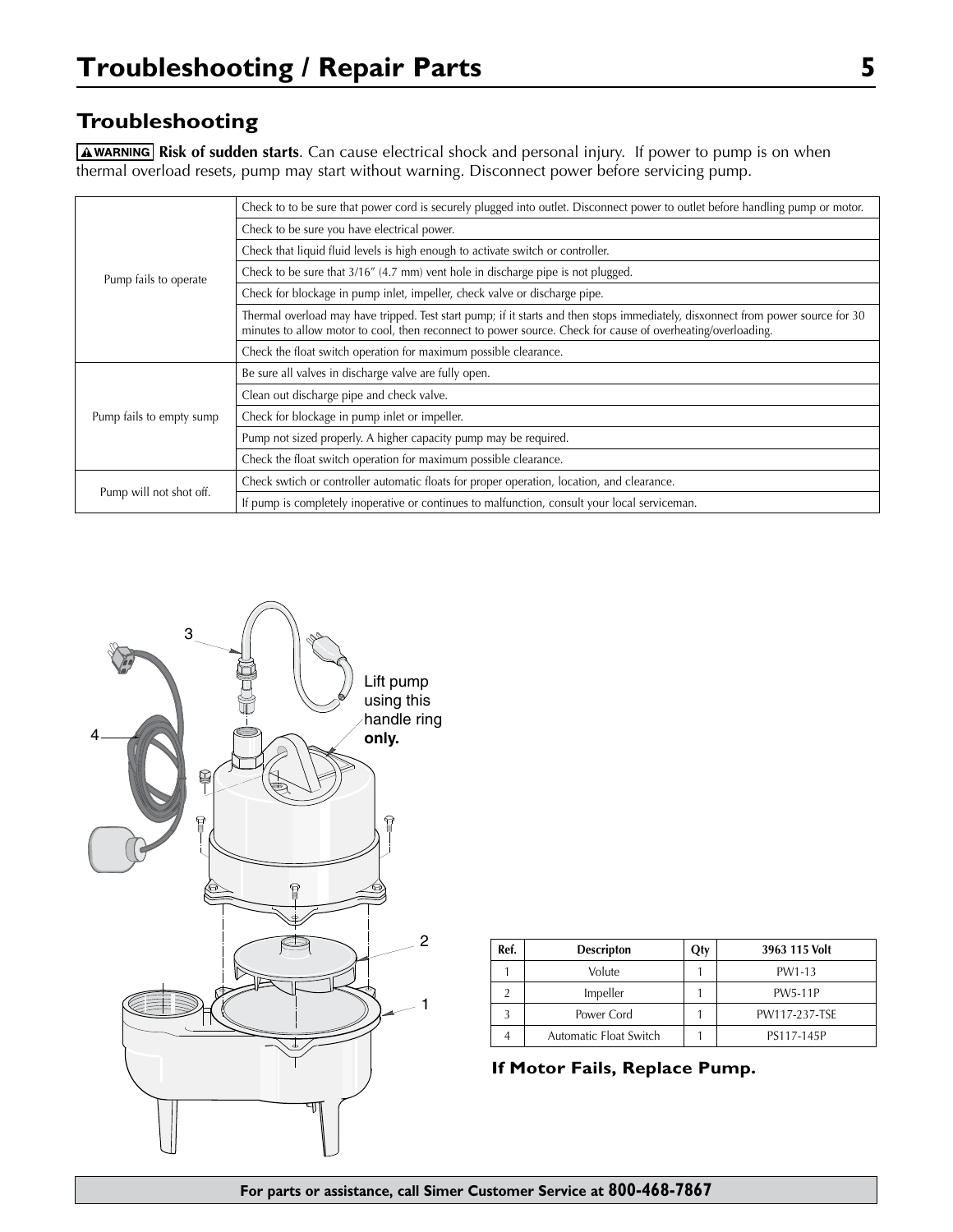# **Retain Original Receipt For Warranty Eligibility**

## **Limited Warranty**

This Limited Warranty is effective June 1, 2011 and replaces all undated warranties and warranties dated before June 1, 2011. SIMER warrants to the original consumer purchaser ("Purchaser" or "You") that its products are free from defects in material and workmanship for a period of twelve (12) months from the date of the original consumer purchase. If, within twelve (12) months from the original consumer purchase, any such product shall prove to be defective, it shall be repaired or replaced at SIMER's option, subject to the terms and conditions set forth herein. Note that this limited warranty applies to manufacturing defects only and not to ordinary wear and tear. All mechanical devices need periodic parts and service to perform well. This limited warranty does not cover repair when normal use has exhausted the life of a part or the equipment.

The original purchase receipt and product warranty information label are required to determine warranty eligibility. Eligibility is based on purchase date of original product – not the date of replacement under warranty. The warranty is limited to repair or replacement of original purchased product only, not replacement product (i.e. one warranty replacement allowed per purchase). Purchaser pays all removal, installation, labor, shipping, and incidental charges.

For parts or troubleshooting assistance, DO NOT return product to your retail store. Contact SIMER Customer Service at 800-468-7867.

Claims made under this warranty shall be made by returning the product (except sewage pumps, see below) to the retail outlet where it was purchased or to the factory immediately after the discovery of any alleged defect. SIMER will subsequently take corrective action as promptly as reasonably possible. No requests for service will be accepted if received more than 30 days after the warranty expires. Warranty is not transferable and does not apply to products used in commercial/rental applications.

### **Sewage Pumps**

DO NOT return a sewage pump (that has been installed) to your retail store. Contact SIMER Customer Service. Sewage pumps that have seen service and been removed carry a contamination hazard with them.

If your sewage pump has failed:

- Wear rubber gloves when handling the pump;
- For warranty purposes, return the pump's cord tag and original receipt of purchase to the retail store;
- Dispose of the pump according to local disposal ordinances.

## **Exceptions to the Twelve (12) Month Limited Warranty**

| <b>Product</b>                                                                   | <b>Warranty Period</b> |
|----------------------------------------------------------------------------------|------------------------|
| BW85P, M40P                                                                      | 90 days                |
| 2115, 2300, 2310, 2330, 2943, 2955, 2956, 2957, A5500                            | 2 Years                |
| 4" Submersible Well Pumps, 2945, 2958, 2975PC, 3075SS, 3963, 3984, 3995          | 3 Years                |
| Pre-Charged Pressure Tanks, 3985, 3986, 3988, 3989, 5910, 5950, 5955, 5965, 5975 | 5 Years                |

#### **General Terms and Conditions; Limitation of Remedies**

You must pay all labor and shipping charges necessary to replace product covered by this warranty. This warranty does not apply to the following: (1) acts of God; (2) products which, in SIMER's sole judgement, have been subject to negligence, abuse, accident, misapplication, tampering, or alteration; (3) failures due to improper installation, operation, maintenance or storage; (4) atypical or unapproved application, use or service; (5) failures caused by corrosion, rust or other foreign materials in the system, or operation at pressures in excess of recommended maximums.

This warranty sets forth SIMER's sole obligation and purchaser's exclusive remedy for defective products.

SIMER SHALL NOT BE LIABLE FOR ANY CONSEQUENTIAL, INCIDENTAL, OR CONTINGENT DAMAGES WHATSOEVER. THE FOREGOING WARRANTIES ARE EXCLUSIVE AND IN LIEU OF ALL OTHER EXPRESS AND IMPLIED WARRANTIES, INCLUDING BUT NOT LIMITED TO THE IMPLIED WARRANTIES OF MERCHANTABILITY AND FITNESS FOR A PARTICULAR PURPOSE. THE FOREGOING WARRANTIES SHALL NOT EXTEND BEYOND THE DURATION PROVIDED HEREIN.

Some states do not allow the exclusion or limitation of incidental or consequential damages or limitations on how long an implied warranty lasts, so the above limitations or exclusions may not apply to You. This warranty gives You specific legal rights and You may also have other rights which vary from state to state.

## **SIMER • 293 Wright Street • Delavan, WI U.S.A. 53115 Phone: 800-468-7867 • Fax: 800-390-5351 • www.simerpump.com**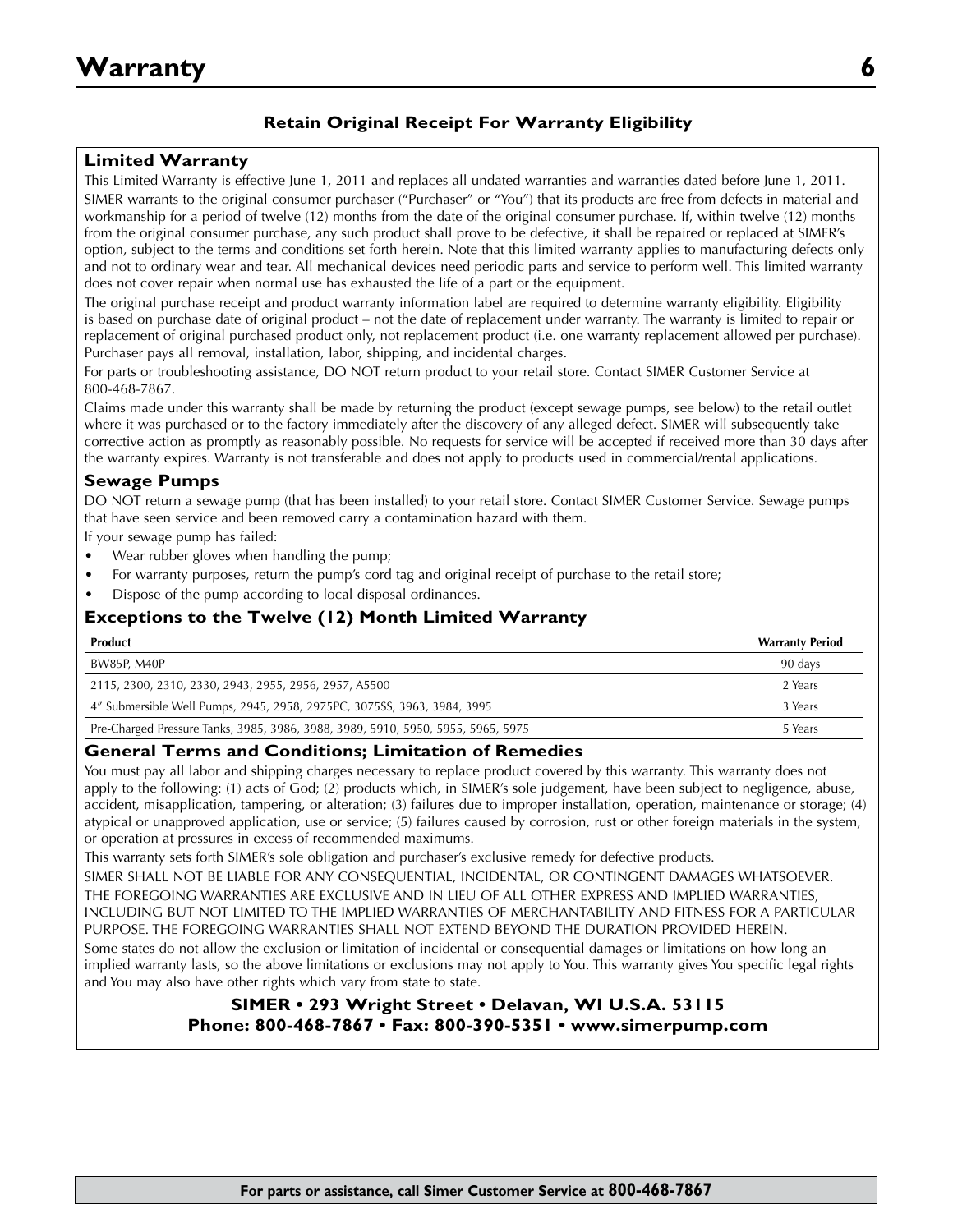# **Directives de sécurité importantes**

**Conservez ces directives** – Ce manuel renferme d'importantes directives qu'il faut suivre durant l'installation et l'entretien de la pompe.

Ce symbole  $\triangle$  indique qu'il faut être prudent. Lorsque ce symbole apparaît sur la pompe ou dans cette Notice, rechercher une des mises en garde qui suivent, car elles indiquent un potentiel de blessures corporelles!

Le mot signal **ADANGER** indique un danger qui, s'il n'est pas évité, *causera* la mort ou des blessures graves.

Le mot signal  $\boxed{\triangle}$  AVERTISSEMENT indique un risque qui, s'il n'est pas évité, *pourrait causer* la mort ou des blessures graves.

Le mot signal **AATTENTION** indique un risque qui, s'il n'est pas évité, *pourrait causer* des blessures mineures ou modérées.

Le mot *AVIS* est utilisé pour les pratiques qui ne sont pas reliées aux blessures personnelles.

Lire attentivement toutes les consignes de sécurité contenues dans cette Notice ou collées sur la pompe.

Garder les autocollants de sécurité en bon état; les remplacer s'ils manquent ou s'ils ont été endommagés.

#### **Avertissement lié à la Proposition 65 de la Californie**

A AVERTISSEMENT Ce produit et les accessoires connexes contiennent des produits chimiques reconnus dans l'État de la Californie comme pouvant provoquer des cancers, des anomalies congénitales ou d'autres dangers relatifs à la reproduction.

- 1. Lire attentivement ces règles d'utilisation et instructions. Le nonrespect de ces prescriptions peut entraîner des blessures graves ou des dommages matériels.
- 2. Vérifier les codes locaux avant l'installation. Leurs règles doivent être suivies.
- 3. Ventiler les eaux usées ou le réservoir septique conformément aux règles du code local.
- 4. Ne pas installer la pompe à un endroit classé dangereux par le Code National de l'électricité, ANSI/NFPA 70-1990.

**A AVERTISSEMENT** Risque de secousses électriques. Pouvant causer des brúlures, voire la mort. Pendant son fonctionnement, la pompe est immergée. Pour éviter les chocs électriques mortels, suivre la procédure suivante si la pompe nécessite intervention :

- 5A. Couper l'alimentation au niveau de la prise de courant avant de débrancher la pompe.
- 5B. Exercer la plus grande prudence lors du remplacement des fusibles. Éviter de se placer dans l'eau ou de placer le doigt dans le support du fusible.
- 5C. Ne modifier le cordon d'alimentation. Lors de l'utilisation du cordon et du connecteur, ne les enficher que dans une prise

de courant reliée à la terre. Lorsque la connexion se fait vers le boîtier de commande du système, relier le fil de masse de la pompe à la prise de terre du système.

- 6. Ne pas faire fonctionner la pompe à vide. Faire fonctionner la pompe sans eau risque de la faire surchauffer (et de causer ainsi des brûlures) et annule la garantie.
- 7. La pompe chauffe lorsqu'elle fonctionne. Pour éviter les brûlures lors des interventions sur la pompe, la laisser refroidir après la mise à l'arrêt pendant 20 minutes avant de la manipuler.
- 8. Lors d'une utilisation normale, le moteur ne devrait pas avoir besoin d'huile ; il a été lubrifié en usine avec une huile spéciale.

#### **Installation**

#### **(Se reporter à la Figure 1 pour les instructions d'installation-types.)**

*AVIS* Lorsqu'elle fonctionne, la pompe doit être de niveau. Si le moteur est incliné, l'interrupteur de démarrage et de fonctionnement interne risque de surchauffer et le moteur risque d'être endommagé.

**A AVERTISSEMENT** Risque de secousses électriques. Pouvant causer des brúlures, voire la mort. Ne pas lever la pompe par son cordon électrique. Se reporter à Avertissement concernant le levage de la pompe par son cordon électrique. Ne pas suspendre la pompe par le tuyau de refoulement ni par son cordon électrique.

1. Installer la pompe sur une fondation solide et de niveau, ou dans un puisard construit en carreaux, en béton ou en plastique. Le diamètre minimum recommandé du puisard doit être de 46 cm (18 po) et sa profondeur minimum recommandée doit être de 76 cm (30 po). Consulter les codes de la municipalité pour connaître les matériaux approuvés.

*AVIS* La pompe ne doit pas être installée sur de la glaise, de la terre ou du sable. Enlever toutes les petites pierres et tout le gravier pouvant se trouver à proximité de la pompe de façon qu'elle ne se bouche pas. La crépine d'aspiration de la pompe doit toujours être dégagée (pas obstruée).

2. Visser le tuyau de refoulement de 2 po dans l'orifice de refoulement de 2 po NPT de la pompe. Faire bien attention de ne pas fausser les fils.

## **Tuyauterie – Utilisation pour les effluents (Matières solides de 3/4 po maximum)**

Le diamètre minimum de la tuyauterie doit être de 1 1/2 po pour que tout le volume du refoulement de la pompe puisse circuler. Consulter les codes de la municipalité pour déterminer si un clapet de non retour est requis sur le système. Dans les régions froides, un clapet de non retour n'est pas utilisé, sinon les effluents risqueraient de geler dans la tuyauterie.

## **Specifications**

| Modèle | -- | lension | Circuit de dérivation :<br>$\cdots$<br>individual requis (en ampères) | Ampérage de fusibles<br>temporisės bicomposants |
|--------|----|---------|-----------------------------------------------------------------------|-------------------------------------------------|
| 3963   |    |         | ີ<br>∠∪                                                               | $\mathcal{L}$<br>2 U                            |

### **Rendement**

|      |      |        | I/h/ Hauteur de refoulement en mètres |    |      |
|------|------|--------|---------------------------------------|----|------|
|      | ر. ا |        | 4,5                                   | o. | ر, ر |
| 3963 | 709  | 20 441 | 10 221                                |    |      |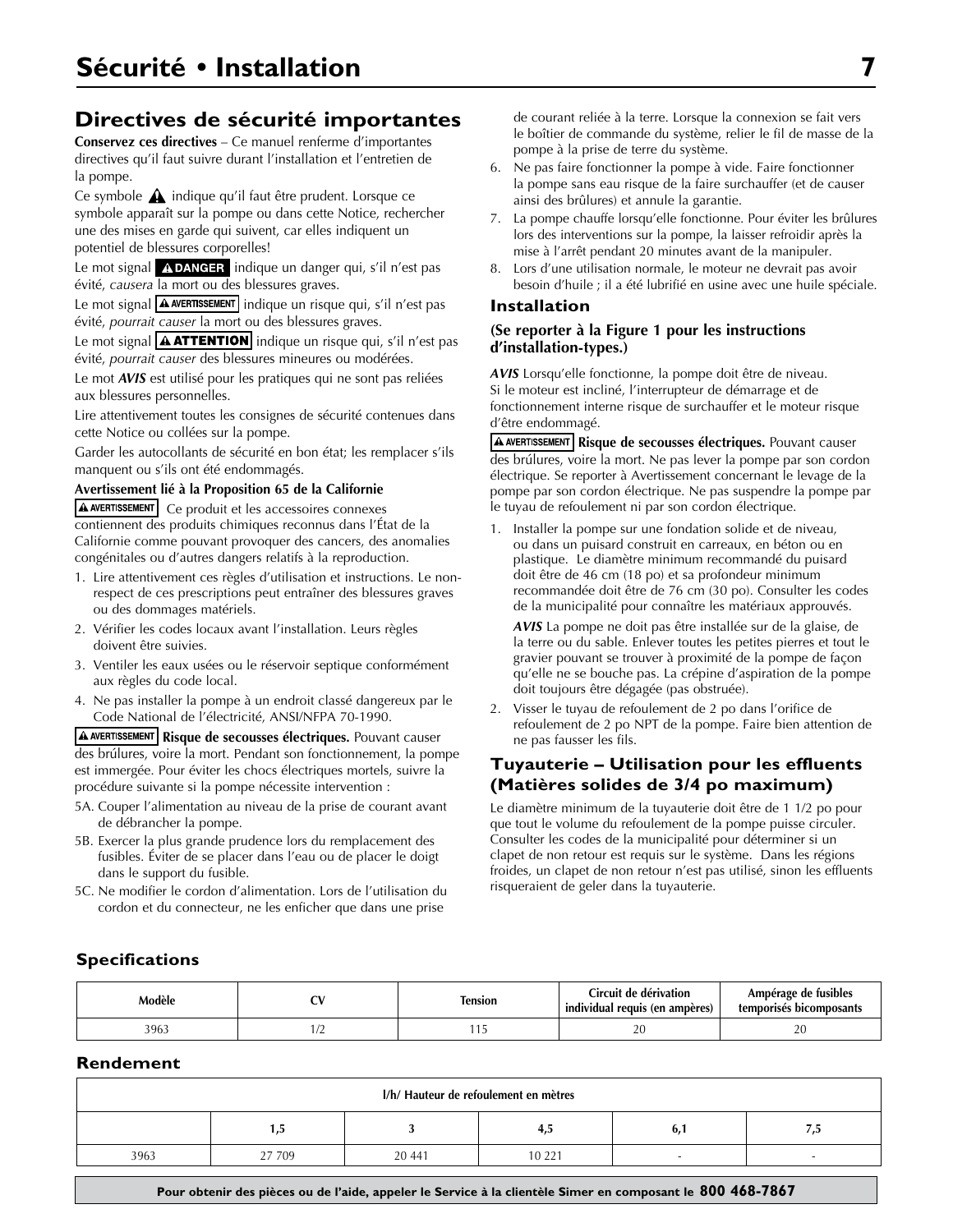# **Électricité 8** Sump Pit Installation



#### *Figure 1*

## **Tuyauterie – Utilisation pour les eaux d'égout (Matières solides de 2 po maximum)**

Le diamètre de la tuyauterie ne doit jamais être plus petit que le diamètre du refoulement de la pompe.

Lorsqu'on installe cette pompe sur un réseau d'eaux d'égout, le tuyau doit pouvoir permettre aux matières semi-solides ayant au moins 5,1 cm (2 po) de diamètre de circuler librement.

Dans le tuyau de refoulement, le débit doit pouvoir garder les matières solides présentes en suspension dans le liquide. De façon à pouvoir permettre le débit minimum requis de 60 cm (2 pieds) par seconde dans la conduite de refoulement, déterminer le diamètre des tuyaux en procédant comme suit :

| Un tuyau d'un diamètre de:          | Assure un débit de:              |
|-------------------------------------|----------------------------------|
| 3,8 cm (1 1/2 po)                   | 45 L/min (12 gal/min)            |
| 5,1 cm $(2 \text{ po})$             | 79 L/min (21 gal/min)            |
| 6,3 cm $(2 \frac{1}{2} \text{ po})$ | 113 L/min $(30 \text{ gal/min})$ |
| $7,6$ cm $(3$ po)                   | 181 L/min (48 gal/min)           |

*AVIS* Utiliser du ruban d'étanchéité en PTFE sur tous les raccords de la tuyauterie. Ne pas utiliser de pâte pour raccords filetés ordinaire sur les tuyaux en plastique ou sur la pompe. Les pâtes pour raccords filetés risquent d'attaquer le plastique et d'endommager la pompe.

3. Pour réduire les bruits et les vibrations du moteur, un petit morceau de tuyau en caoutchouc souple (de 41 mm [1 5/8 po] de diamètre intérieur – Par exemple, une durite de radiateur) doit être branché à l'aide de colliers adéquats sur la conduite de refoulement, près de la pompe.

- 4. Si la conduite de refoulement de la pompe est exposée au gel, la partie de la conduite exposée au gel devra être installée de façon que le liquide pouvant rester dans le tuyau se vide par gravité. Si on ne respecte pas cette recommandation, le liquide emprisonné dans le tuyau de refoulement peut geler, ce qui risque d'endommager la pompe.
- 5. Poser un clapet de non retour de 2 po sur la partie horizontale du tuyau de refoulement. S'assurer que la flèche du sens du débit est orientée à l'opposé de la pompe. Ce clapet de non retour empêchera le liquide de retourner dans le puisard ou dans la zone de pompage lorsque la pompe s'arrêtera de fonctionner. Le clapet de non retour doit être un clapet à passage total dans lequel les matières solides pourront circuler facilement.

*AVIS* Pour que les matières solides puissent circuler plus facilement dans le clapet de non retour, ne pas l'installer à un angle supérieur à 45º sur le tuyau de refoulement. Ne pas l'installer non plus en position verticale, étant donné que les matières solides se déposeront sur son battant et l'empêcheront de s'ouvrir au démarrage de la pompe.

- 6. Percer un trou de 4,7 mm (3/16 po) dans le tuyau de refoulement, entre 2,5 et 5,1 cm (1 et 2 po) au-dessus du raccord de refoulement de la pompe (mais sous le clapet de non retour), pour empêcher la formation de bouchons d'air dans la pompe.
- 7. Introduire la prise multiple de l'interrupteur à flotteur dans une prise de courant adéquatement mise à la terre, puis brancher la prise de la pompe dans la prise multiple de l'interrupteur à flotteur.
- 8. Vérifier l'installation en observant le fonctionnement de la pompe sur un cycle complet. S'assurer qu'aucune pièce de l'ensemble ne vienne gêner le fonctionnement de l'interrupteur à flotteur.

**A ATTENTION** Risque d'inondation. Peut causer le mauvais fonctionnement ou une panne prématurée de la pompe. Ne pas procéder à une vérification de fonctionnement de la pompe risque de causer un fonctionnement inadéquat, une panne prématurée et une inondation.

### **Électricité**

**A AVERTISSEMENT** Risque de secousses électriques. Pouvant causer des brúlures, voire la mort. Lors de l'installation, du fonctionnement de la pompe ou lors d'une intervention sur la pompe, suivre scrupuleusement les instructions ci-dessous :

- 1. NE PAS épisser le cordon d'alimentation.
- 2. NE PAS immerger le connecteur du cordon d'alimentation.
- 3. NE PAS utiliser de rallonges. Elles constituent un danger d'incendie et peuvent réduire la tension de manière suffisante pour empêcher le pompage ou endommager la pompe.
- 4. NE PAS manipuler la pompe ou intervenir sur la pompe lorsqu'elle est branchée.
- 5. NE PAS retirer la broche de mise à la masse du connecteur ou modifier celui-ci. Pour assurer la protection contre l'électrocution, le cordon d'alimentation est un conducteur à trois fils et comporte un connecteur à trois broches avec prise de terre. Brancher la pompe dans une prise à 3 fils, raccordée à la masse. Connecter la pompe en accord avec les codes électriques en vigueur.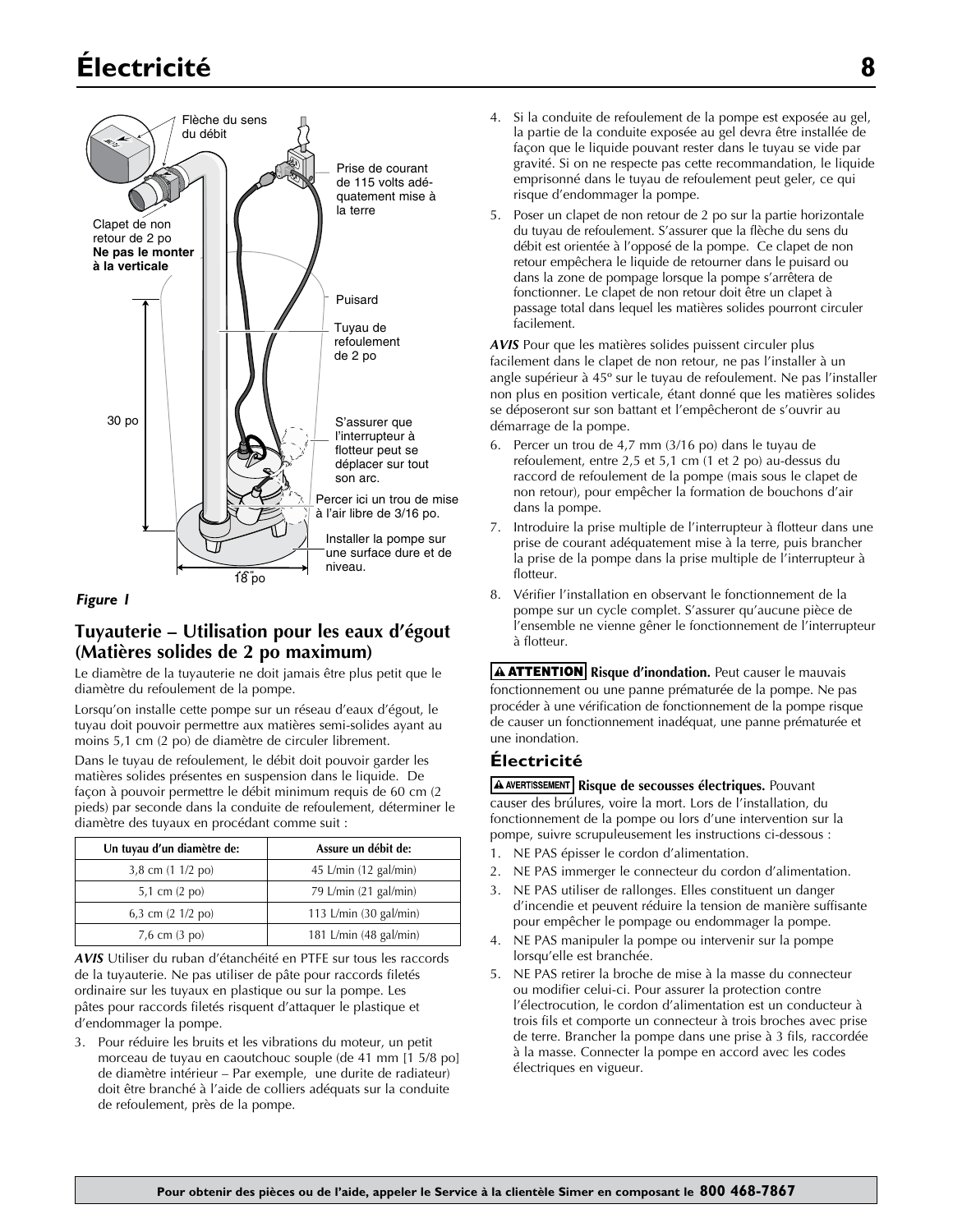Pour le fonctionnement automatique, brancher le connecteur de la pompe ou brancher ses fils directement à un interrupteur automatique à flotteur ou à un boîtier de commande en pompe. La pompe fonctionnera de façon permanente lorsqu'elle sera reliée à une prise de courant. Brancher le connecteur ou directement les fils de la pompe sur circuit de dérivation individuel séparé, libre de tout autre équipement ou prise de courant. Sélectionner fusibles ou disjoncteur en fonction du tableau.

**A AVERTISSEMENT** Risque de secousses électriques. Pouvant causer des brúlures, voire la mort. S'assurer que les informations relatives à l'alimentation (tension/ fréquence en Hertz/phase) sur la plaquette d'identification de la pompe correspondent exactement à l'alimentation disponible. Installer la pompe en accord avec les codes électriques en vigueur.

# **Fonctionnement**

*AVIS* Ne pas faire fonctionner la pompe dans un puisard sec. La garantie sera annulée et la pompe pourra être endommagée. Une protection automatique contre les surcharges empêche le moteur de brûler suite à une surchauffe/surcharge. Lorsque le moteur se sera refroidi, le dispositif de protection contre les surcharges (le disjoncteur) se réinitialisera automatiquement et relancera le moteur. Si le moteur disjoncte fréquemment, en rechercher la cause. Il peut s'agir d'un démarreur coincé, d'une tension incorrecte ou trop faible, ou d'une panne électrique à l'intérieur du moteur. Dans ce dernier cas, il faut avoir recours à l'intervention d'un spécialiste. La pompe a été lubrifiée en usine. Aucun huilage ou graissage n'est nécessaire.

## **Entretien**

**A AVERTISSEMENT** Risque de secousses électriques. Pouvant causer des brúlures, voire la mort. Avant de retirer la pompe du bassin pour une intervention, déconnecter l'alimentation de la pompe et du boîtier de commande.

**A AVERTISSEMENT** Risque de secousses électriques. Pouvant causer des brúlures, voire la mort. Ne pas lever la pompe par le cordon d'alimentation. Se reporter à «Avertissement - Ne pas lever la pompe par le cordon» au-dessus.

Immerger la pompe dans une solution désinfectante (chlorox ou solution chlorée) pendant une heure minimum avant de la démonter. Le moteur de la pompe contient une huile spéciale qui doit être gardée propre en permanence et ne pas entrer en contact avec de l'eau. Vérifier le fonctionnement en remplissant d'eau le puisard, puis observer le fonctionnement de la pompe sur un cycle complet.

**A ATTENTION** Risque d'inondation. Peut causer le mauvais fonctionnement ou une panne prématurée de la pompe. Ne pas procéder à cette vérification de fonctionnement risque de causer une inondation et une panne prématurée.

*AVIS* Cet appareil n'est pas conçu pour pomper de l'eau salée ni de la saumure! L'utiliser pour pomper de l'eau salée ou de la saumure annulera la garantie.

# **Avertissement concernant le levage par le cordon électrique**





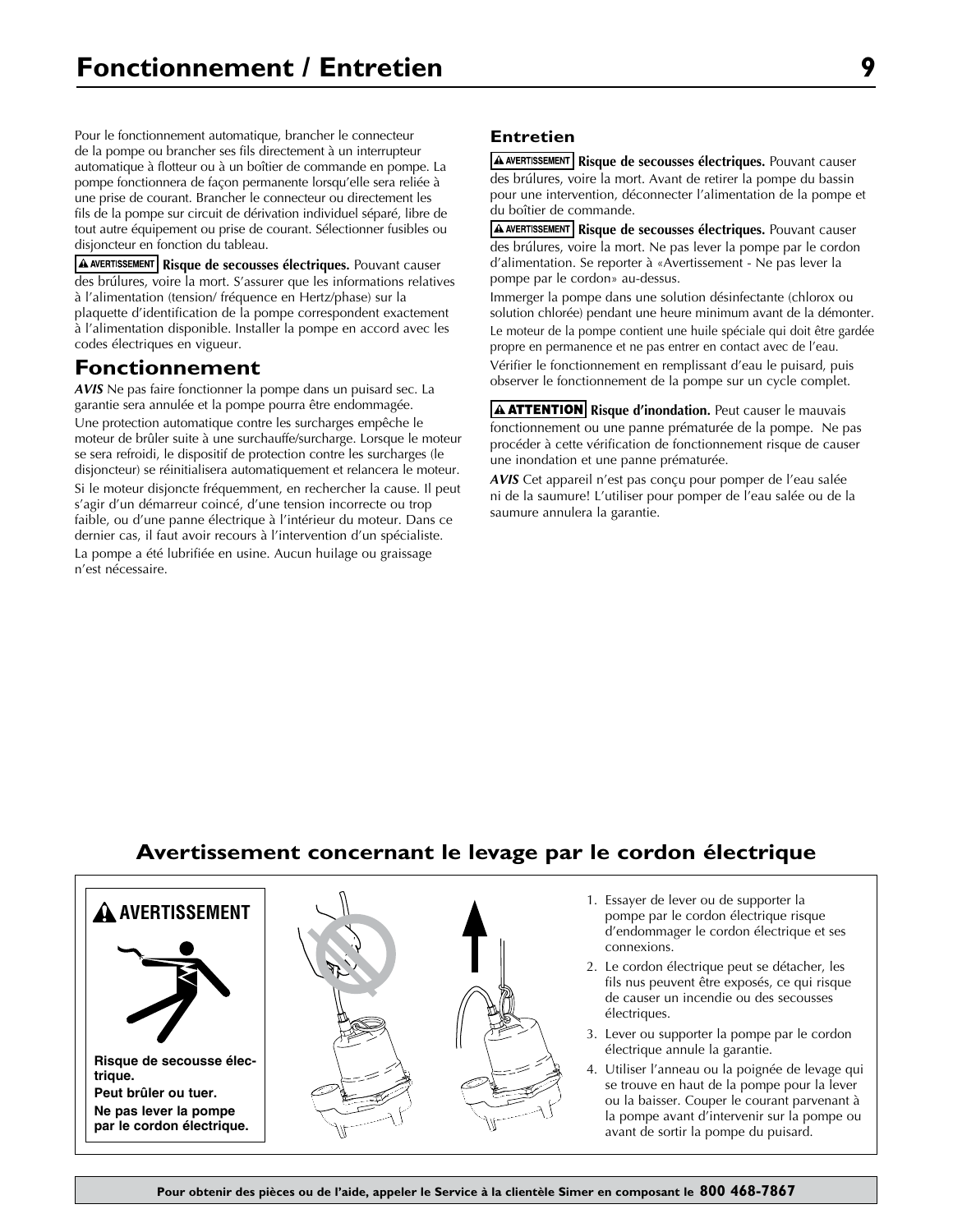# **Localisation des pannes**

**Risque de démarrages brusques.** Pouvant causer des secousses électriques et des blessures corporelles. Si la pompe est alimentée lors de la réinitialisation après surcharge thermique, elle peut se mettre en fonctionnement sans avertissement. Débrancher l'alimentation avant d'intervenir sur la pompe.

|                                        | Vérifier si le cordon est bien enfoncé dans la prise de courant. Déconnecter l'alimentation de la prise de courant avant de<br>manipuler la pompe ou le moteur.                                                                                                                                                                              |
|----------------------------------------|----------------------------------------------------------------------------------------------------------------------------------------------------------------------------------------------------------------------------------------------------------------------------------------------------------------------------------------------|
|                                        | Vérifier si la tension est bien présente.                                                                                                                                                                                                                                                                                                    |
|                                        | Vérifier si le niveau du liquide est suffisamment haut pour activer le contact ou la commande.                                                                                                                                                                                                                                               |
| La pompe ne fonctionne pas             | Vérifier si le trou de ventilation de 4,7 mm (3/16èmes de pouce) du tuyau d'évacuation n'est pas bouché.                                                                                                                                                                                                                                     |
|                                        | Vérifier un blocage de la crépine d'entrée, du rotor, du clapet de non-retour ou du tuyau d'évacuation.                                                                                                                                                                                                                                      |
|                                        | Le disjoncteur de surcharge thermique a peut-être fonctionné. Vérifier le démarrage de la pompe: si la pompe démarre et s'arrête<br>aussitôt, la déconnecter de la source d'alimentations pendant 30 minutes pour permettre au moteur de refroidir, puis rebrancher<br>l'alimentation. Rechercher la cause de la surchauffe/de la surcharge. |
|                                        | Vérifier le fonctionnement de l'interrupteur à flotteur en s'assurant que le dégagement est grandement suffisant.                                                                                                                                                                                                                            |
|                                        | Vérifier si toutes les valves de la valve de refoulement sont complètement ouvertes.                                                                                                                                                                                                                                                         |
|                                        | Nettoyer le tuyau d'évacutation et vérifier la valve.                                                                                                                                                                                                                                                                                        |
| La pompe ne vide pas puisard           | Vérifier si la crépine d'entrée ou le rotor ne sont pas bloqués.                                                                                                                                                                                                                                                                             |
|                                        | La capacité de la pompe ne convient pas. Il est peut-ëtre nécessaire d'installer une pompe de plus grande capacité.                                                                                                                                                                                                                          |
|                                        | Vérifier le fonctionnement de l'interrupteur à flotteur en s'assurant que le dégagement est grandement suffisant.                                                                                                                                                                                                                            |
| La pompe ne s'arrête de<br>fonctionner | Vérifier l'interrupteur ou les flotteurs à fonctionnement automatique du coffret de commande pour s'assurer qu'ils fonctionnent<br>adéquatement, qui'ils sont bien positionnés et que le dégagement est adéquat. Consulter les intructions d'installation pour le<br>contact/la commande.                                                    |
|                                        | Si la pompe est complètement hors fonctionnement ou continue à mal fonctionner, consulter le réparateur local.                                                                                                                                                                                                                               |



| Réf. | Désignation            | Oté | 3963 115 Volt  |
|------|------------------------|-----|----------------|
|      | Volute                 |     | PW1-13         |
|      | Rotor                  |     | <b>PW5-11P</b> |
|      | Cordon d'alimentation  |     | PW117-237-TSE  |
|      | Contact-flotteur autom |     | PS117-145P     |

**Si le moteur tombe en panne,remplacer la pompe.**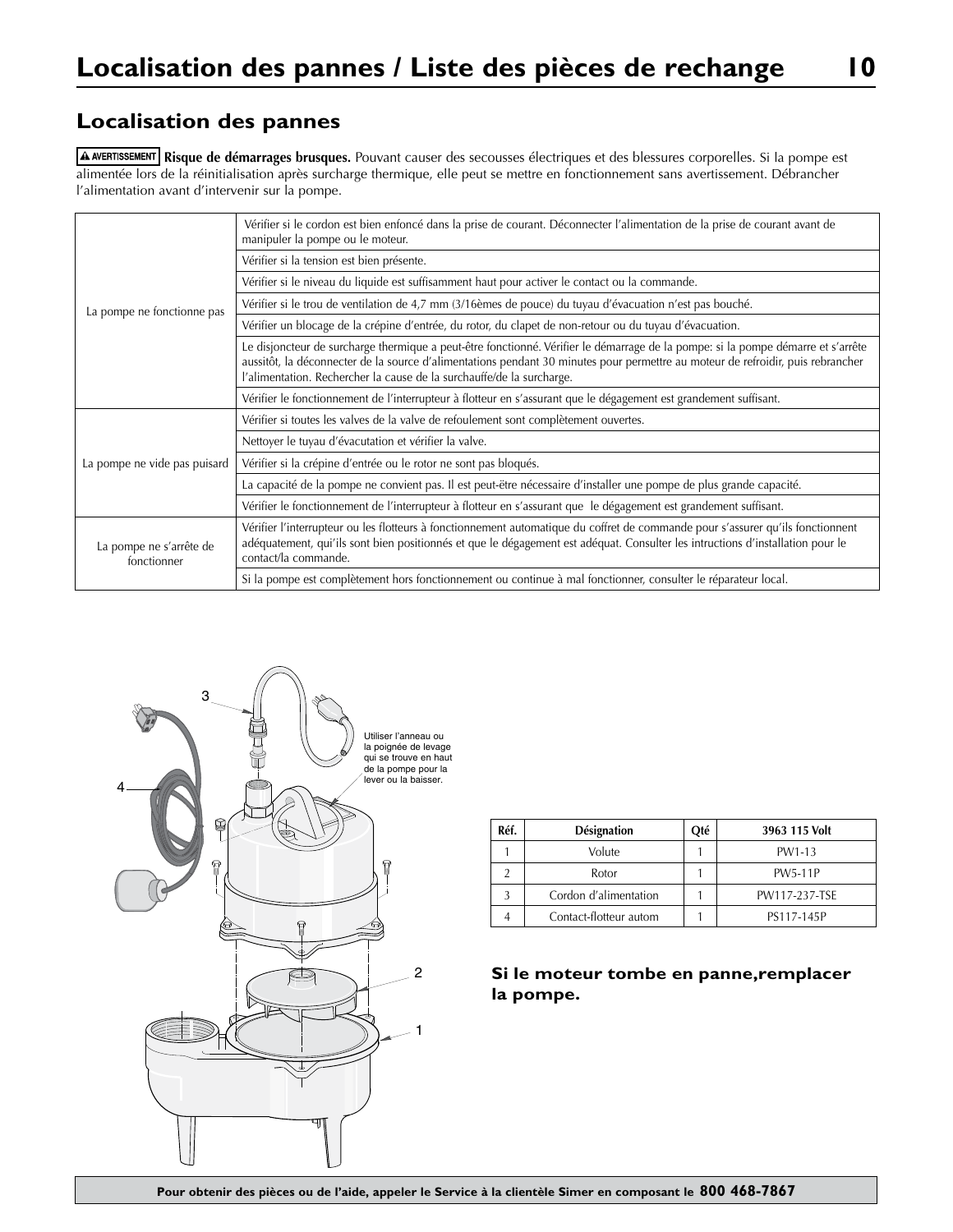# **Conserver le reçu de caisse original aux fins d'admissibilité à la garantie**

## **Garantie limitée**

La présente garantie limitée est entrée en vigueur le 1er juin 2011 et remplace toute garantie non datée ou antérieure à cette date. SIMER garantit à l'acheteur/au consommateur d'origine (l'Acheteur) que ses produits sont exempts de tout vice de matériau et de fabrication. Cette garantie est valable pendant douze (12) mois à partir de la date d'achat d'origine. Si, dans les douze (12) mois suivant la date d'achat d'origine, un produit se révèle défectueux, il doit être réparé ou remplacé, à la discrétion de SIMER, selon les modalités énoncées aux présentes. Il est à noter que la présente garantie limitée s'applique aux défauts de fabrication seulement. Elle ne couvre pas l'usure normale. Tout dispositif mécanique doit faire l'objet d'un entretien périodique pour veiller à son bon fonctionnement. La présente garantie limitée ne couvre pas les réparations attribuables à l'usure normale d'une pièce ou de l'équipement.

Le reçu de caisse original et l'étiquette d'information sur la garantie sont nécessaires pour déterminer l'admissibilité à la garantie. Cette dernière est établie en fonction de la date d'achat de l'article et non de la date de son remplacement sous garantie. La garantie se limite à la réparation ou au remplacement de l'article original seulement et ne couvre pas l'article de rechange (c.-à-d. un article remplacé sous garantie par achat). L'Acheteur assume les frais de retrait, d'installation, de transport et tous les frais accessoires.

Pour obtenir des pièces ou de l'aide technique, NE PAS retourner le produit au détaillant. Contacter le service à la clientèle de SIMER au 1 800 468-7867.

Toute demande de règlement en vertu de la présente garantie doit être faite en retournant l'article (à l'exception des pompes de puisard; voir la marche à suivre ci-dessous) au magasin où celui-ci a été acheté ou à l'usine dès qu'une défectuosité est soupçonnée. SIMER prendra les mesures correctives nécessaires dans un délai rapide et raisonnable. Aucune demande de réparation ne sera acceptée plus de 30 jours après l'expiration de la garantie.

La garantie ne peut être cédée et ne s'applique pas aux produits utilisés à des fins commerciales ou de location.

### **Pompes d'eaux d'égout**

NE PAS RETOURNER une pompe d'eaux d'égout (qui a été installée) au détaillant. Communiquer avec le service à la clientèle de SIMER. Les pompes d'eaux d'égout qui ont été utilisées, puis retirées présentent un risque de contamination.

En cas de défaillance de la pompe d'eaux d'égout :

- Porter des gants en caoutchouc pour manipuler la pompe.
- À des fins de garantie, retourner l'étiquette figurant sur le cordon de la pompe et l'original du reçu au détaillant.
- Mettre la pompe au rebut conformément à la réglementation locale.

## **Exceptions à la garantie limitée de douze (12) mois**

| Produit                                                                                    | Période de garantie |
|--------------------------------------------------------------------------------------------|---------------------|
| BW85P, M40P                                                                                | 90 jours            |
| 2115, 2300, 2310, 2330, 2943, 2955, 2956, 2957, A5500                                      | 2 ans               |
| Pompe pour puits submersibles de 4 pouces, 2945, 2958, 2975PC, 3075SS, 3963, 3984, 3995    | 3 ans               |
| Réservoir préchargé de système d'eau, 3985, 3986, 3988, 3989, 5910, 5950, 5955, 5965, 5975 | 5 ans               |

#### **Modalités générales et restriction des recours**

L'Acheteur doit payer tous les frais de main d'œuvre et de transport nécessaires au remplacement du produit garanti couvert par cette garantie. Cette garantie ne s'applique pas à ce qui suit : (1) Les catastrophes naturelles; (2) Les produits qui, selon SIMER, ont fait l'objet d'une négligence, d'une utilisation abusive, d'un accident, d'une mauvaise application ou d'une altération; (3) Les défaillances dues à une installation, une utilisation, un entretien ou un entreposage inappropriés; (4) Une application, une utilisation ou une réparation atypique ou non approuvée; (5) Les défaillances causées par la corrosion, la rouille ou d'autres matériaux étrangers au système, ou par une utilisation à une pression supérieure au maximum recommandé.

Cette garantie établit la responsabilité unique de SIMER et le recours exclusif de l'Acheteur en cas de produit défectueux.

SIMER NE POURRA TRE TENUE RESPONSABLE DE TOUT DOMMAGE INDIRECT OU CONSÉCUTIF QUEL QU'IL SOIT.

LA GARANTIE LIMITÉE SUSMENTIONNÉE EST EXCLUSIVE ET REMPLACE TOUTES LES AUTRES GARANTIES EXPRESSES ET TACITES, Y COMPRIS, MAIS SANS S'Y LIMITER, LES GARANTIES DE QUALITÉ MARCHANDE ET D'ADAPTATION À UN USAGE PARTICULIER. LA GARANTIE LIMITÉE SUSMENTIONNÉE NE DOIT PAS ÊTRE PROLONGÉE AU-DELÀ DE LA DURÉE PRÉVUE AUX PRÉSENTES.

Certains États ne permettent pas l'exclusion ou la limitation des dommages indirects ou consécutifs, ni les limitations relatives à la durée des garanties implicites. Par conséquent, il se peut que les limitations ou les exclusions ci-dessus ne s'appliquent pas. Cette garantie procure des droits juridiques précis à l'Acheteur. Cependant, il est possible de bénéficier d'autres droits, qui varient selon l'État.

## **SIMER • 293 Wright Street • Delavan, WI U.S.A. 53115 Téléphone : 800 468-7867 • Télécopieur : 800 390-5351 • www.simerpump.com**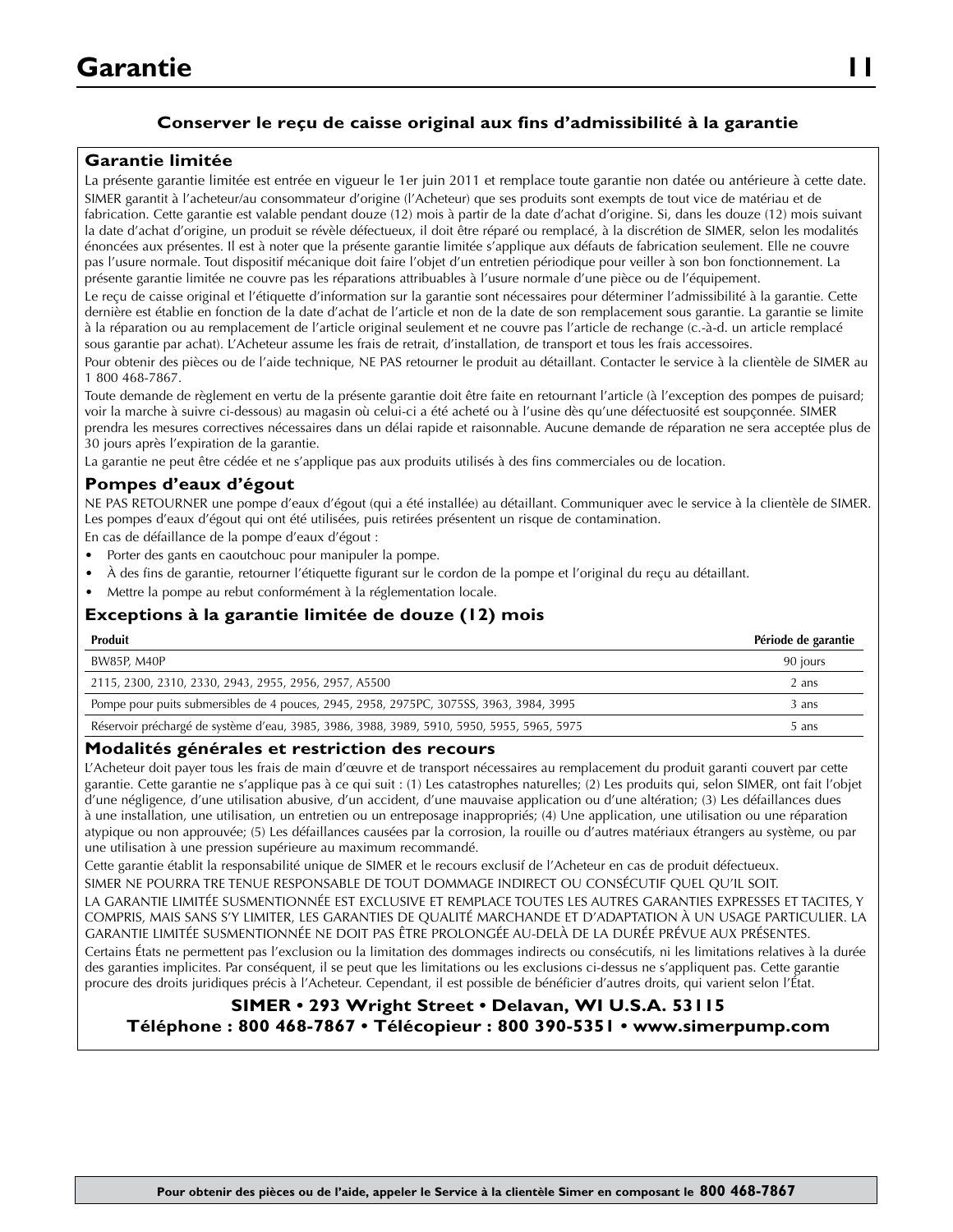# **Instrucciones importantes de seguridad**

**Guarde estas instrucciones** - Este manual contiene instrucciones importantes que se deben seguir durante la instalación y el mantenimiento del bombas de sumidero.

 Este es un símbolo de alerta sobre la seguridad. Cuando vea este símbolo en su bomba o en este manual, busque para ver si hay alguna de las siguientes palabras de señal y esté alerta a la posibilidad de lesiones personales.

A PELIGRO indica un riesgo que, de no evitarse, *provocará* la muerte o lesiones de gravedad.

**A ADVERTENCIA** indica un riesgo que, de no evitarse, *podría provocar* la muerte o lesiones de gravedad.

**A PRECAUCIÓN** indica un riesgo que, de no evitarse, *podría provocar* lesiones leves o moderadas.

*AVISO* hace referencia a una práctica no relacionada con una lesión física.

#### **Lea y siga cuidadosamente todas las instrucciones de seguridad en este manual y en la bomba.**

Mantenga las etiquetas de seguridad en buenas condiciones. Reemplace las etiquetas de seguridad faltantes o dañadas.

#### **Advertencia de la Proposición 65 de California**

A ADVERTENCIA Este producto y accesorios relacionados contienen sustancias químicas reconocidas en el Estado de California como causantes de cáncer, malformaciones congénitas y otros daños al sistema reproductivo.

- 1. Lea cuidadosamente estas reglas e instrucciones. Su omisión podría provocar graves lesiones y/o daños materiales.
- 2. Verifique los códigos del lugar de la instalación antes de realizarla. Debe usted respetar estas normas.
- 3. Instale un sistema de ventilación en el tanque de aguas cloacales o en el tanque séptico de acuerdo con los códigos locales.
- 4. No instale la bomba en ningún lugar que el Código Nacional de Electricidad, ANSI/NFPA 70-1990, clasifique como peligroso.

**Riesgo de choque eléctrico.** Puede provocar choque, quemadura o muerte.

Durante el funcionamiento la bomba está sumergida en agua; para evitar descargas fatales proceda del siguiente modo si es necesario prestar servicio a la bomba:

5A. Corte la corriente eléctrica en la caja de conexiones antes de desconectar el enchufe de la bomba.

- 5B. Proceda con sumo cuidado al cambiar los fusibles. No trabaje con los pies en el agua ni introduzca sus dedos en el zócalo del fusible.
- 5C. No modifique el cable y el enchufe. Si usa cable con enchufe utilice sólo una toma con conexión a masa. Si conecta a un sistema de control, ponga a tierra el cable conector de tierra de la bomba.
- 6. No haga funcionar la bomba en seco. El funcionamiento en seco sobrecalienta la bomba (puede causar quemaduras a quien la manipule). El sobrecalentamiento invalida la garantía.
- 7. Las bombas funcionan normalmente en caliente. Para evitar quemaduras al prestar servicios a la bomba déjela enfriar 20 minutos después de desconectarla y antes de manipularla.
- 8. En servicio normal, no es necesario aceitar el motor. El motor ha sido lubricado en fábrica con aceite especial. Al hacer una reparación, reemplace este aceite por aceite nuevo.

# **INSTALACIÓN**

#### **(Consulte la Figura 1 para obtener las instrucciones de una instalación típica)**

#### *AVISO* **La bomba debe estar nivelada cuando esté funcionando.**  Si el motor está inclinado, es posible que el interruptor interno de inicio/marcha se recaliente y perjudique el motor.

**Riesgo de choque eléctrico.** Puede provocar choque, quemadura o muerte. No levante la bomba por medio del cordón eléctrico. Consulte la "Advertencia sobre levantar por medio del cordón", en la página 14. No cuelgue la bomba del tubo de descarga ni del cordón eléctrico.

1. Instale la bomba sobre una base sólida y nivelada, o en un pozo de recogida construido de baldosas, hormigón, acero o plástico. El diámetro mínimo recomendado del pozo de recogida es de 18 pulgadas (46 cm) y la profundidad mínima recomendada es de 30 pulgadas (76 cm). Verifique los códigos locales para obtener información sobre los materiales aprobados.

*AVISO* No instale la bomba sobre superficies de arcilla, tierra o arena. Limpie el área alrededor de la bomba para eliminar las piedras pequeñas y la gravilla que puedan obturar la bomba. Mantenga la malla de admisión de la bomba despejada y limpia.

2. Enrosque un tubo de descarga de 2" en el orificio de descarga de la bomba de 2" NPT. Tenga cuidado de no estropear ni cruzar las roscas.

### **Especificaciones**

| Modelo | HP    | <b>Voltaje</b> | Requiere un ramal individual<br>(amperios) | Amperios con fusible de<br>dos telementos y retardo de<br>tiemppo |
|--------|-------|----------------|--------------------------------------------|-------------------------------------------------------------------|
| 3963   | . I 4 |                | 20                                         | 20                                                                |

## **Rendimento**

| $(l/h - Litors por hora)$ Por total de pies $(m)$                                      |        |        |          |     |     |
|----------------------------------------------------------------------------------------|--------|--------|----------|-----|-----|
|                                                                                        | 1,5    |        | 4,5      | 6,1 | 7,5 |
| 3963                                                                                   | 27 709 | 20 441 | 10 2 2 1 |     |     |
| Si necesita repuestos o asistencia llame al Servicio al Cliente de Simer, 800-468-7867 |        |        |          |     |     |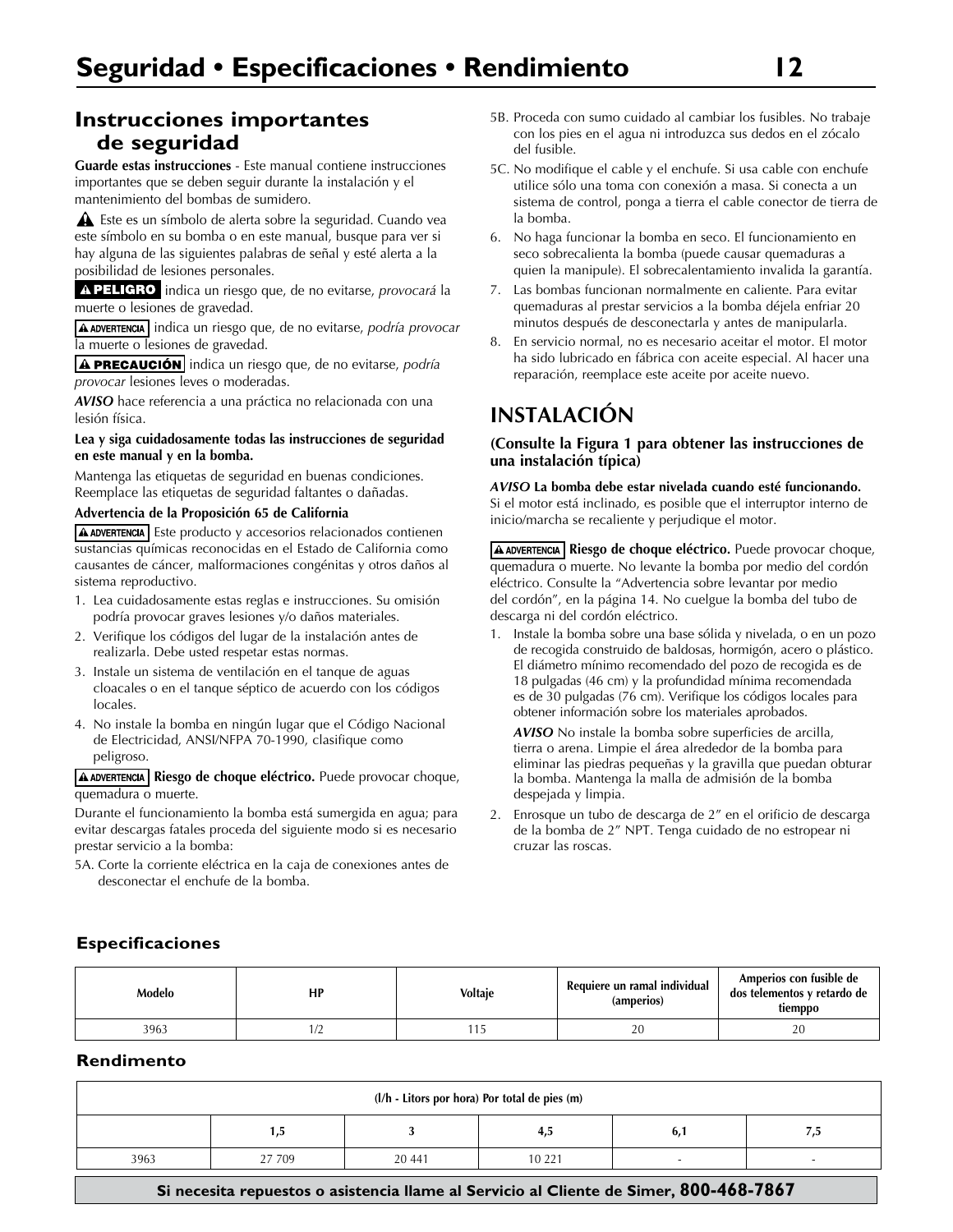# **Instalación • Éléctrica 13**





# **Tubería – Usos con efluente(partículas sólidas de 3/4" o menores)**

La tubería debe ser de 1-1/2" como mínimo para acarrear el volumen de descarga de la bomba. Verifique los códigos locales para determinar si es necesario instalar una válvula de retención en su sistema. En climas fríos, no se usan válvulas de retención para evitar que el efluente se congele en la tubería.

# **Tubería – Usos con aguas residuales (partículas sólidas de 2" o menores)**

En todos los casos, la tubería no debe ser menor que la descarga de la bomba.

Cuando se instale en un sistema de aguas residuales, la tubería deberá ser capaz de acarrear partículas semi-sólidas de 2" (5.1 cm) de diámetro como mínimo.

El caudal en la tubería de descarga debe mantener todas las partículas sólidas presentes en suspensión en el líquido. Para satisfacer los requerimientos mínimos de flujo (2 pies (0.6 m) por segundo en la línea de descarga), el tamaño de la tubería debe ser el siguiente:

| Un tubo de un diámetro de: | Assure un débit de: |
|----------------------------|---------------------|
| 3,8 cm $(1\ 1/2n)$         | 45 LPM (12 GPM)     |
| 5,1 cm $(2'')$             | 79 LPM (21 GPM)     |
| 6,3 cm $(2 \frac{1}{2})$   | 113 LPM (30 GPM)    |
| 7,6 cm $(3u)$              | 181 LPM (48 GPM)    |

*AVISO* Use cinta de PTFE en las conexiones de la tubería. No use compuestos comunes para unir tubos en tuberías de plástico o en la bomba. El compuesto para unir tubos puede atacar el plástico y dañar la bomba.

- 3. Para reducir el ruido y las vibraciones del motor, se puede conectar una manguera de caucho corta (1´-5/8" (41 mm) de diámetro interior, por ej. una manguera de radiador) en la línea de descarga cerca de la bomba, usando abrazaderas adecuadas.
- 4. Si la línea de descarga de la bomba está expuesta a temperaturas externas debajo del punto de congelación, la porción de la línea que esté expuesta deberá ser instalada de manera que el agua que pueda permanecer en la tubería, drene hacia la salida por gravedad. Si se ignora esta recomendación, el agua que quede atrapada en la descarga se podrá congelar y provocar daños a la bomba.
- 5. Instale una válvula de retención de 2" en la porción horizontal de la tubería de descarga. Verifique que la flecha que indica la dirección del flujo apunte en dirección opuesta a la bomba. Esta válvula de retención impedirá que el agua regrese hacia la pileta o hacia el área que se esté bombeando cuando la bomba no esté en marcha. La válvula de retención debe ser una válvula de flujo libre que pueda pasar partículas sólidas con facilidad.

*AVISO* Para obtener el mejor rendimiento de la válvula de retención cuando se trate de partículas sólidas, no la instale con la descarga a un ángulo mayor de 45˚ sobre la línea horizontal. No instale la válvula de retención en posición vertical ya que las partículas sólidas podrán asentarse en la válvula y evitar que se abra cuando la bomba se encienda.

- 6. Perfore un orificio de 3/16" (4.7 mm) en la tubería de descarga, entre  $1''$  y  $2''$  (2.5 – 5.1 cm) por encima de la conexión de descarga de la bomba (pero por debajo de la válvula de retención) para evitar la creación de bolsas de aire en la bomba.
- 7. Introduzca el enchufe superpuesto del interruptor de flotador en un tomacorriente debidamente puesto a tierra y el enchufe de la bomba en el enchufe superpuesto.
- 8. Verifique la instalación observando el funcionamiento de la bomba a través de un ciclo completo. Asegúrese de que ninguna pieza de la unidad interfiera con el interruptor de flotador.

**A PRECAUCIÓN** Riesgo de inundación. Puede provocar lesiones personales y/o daños materiales. Si se ignora esta recomendación de verificar el funcionamiento, existe el riesgo de un funcionamiento incorrecto, fallas prematuras e inundación.

## **Instalación eléctrica**

**Riesgo de choque eléctrico.** Puede provocar choque, quemadura o muerte. Al instalar, operar o prestar servicios a esta bomba, respete las instrucciones de seguridad enumeradas a continuación:

- 1. NO utilice cable con empalmes para la alimentación eléctrica.
- 2. NO permita que el enchufe del cordón eléctrico quede sumergido.
- 3. NO use cables de prolongación. Presentan riesgo de incendio y pueden reducir el voltaje lo suficiente como para impedir el bombeo, dañar el motor o ambas cosas.
- 4. NO manipule o preste servicios a la bomba mientras esté conectada a la corriente eléctrica.
- 5. NO saque la clavija (ficha) de puesta a tierra ni modifique el enchufe. Para protección contra la descarga eléctrica el cable de alimentación está constituido por un conductor de tres alambres y termina en un enchufe de tres pernos con puesta a tierra. Enchufe la bomba en un receptáculo de toma de tres alambres del tipo de puesta a tierra, con la tierra conectada. Conecte la bomba respetando los códigos de electricidad que corresponda.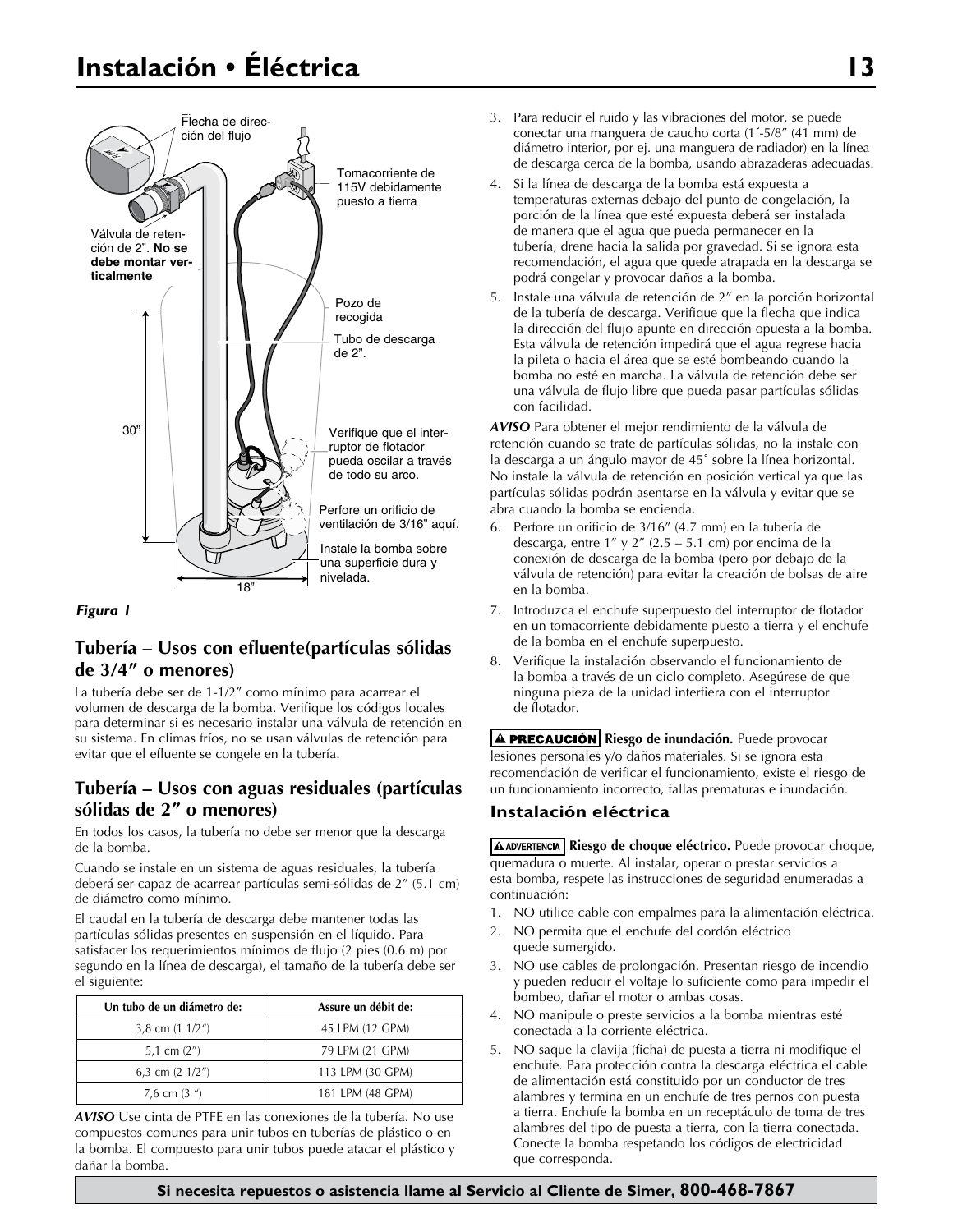Para el funcionamiento automático, enchufe o conecte la bomba a un interruptor automático de flotante o a un controlador la bomba. Si la bomba se conecta directamente a una toma eléctrica, funcionará en forma continua. La bomba debe conectarse a su propio un ramal individual y no deben colocarse otras tomas o equipo en ese circuito. Los fusibles o disyuntores de circuito deben tener la capacidad que se indica en el cuadro que en la página 12.

**Riesgo de choque eléctrico.** Puede provocar choque, quemadura o muerte. Asegúrese de que la información sobre la corriente eléctrica (voltaje, frecuencia y número de fases) inscrita en la chapa del motor de la bomba corresponde exactamente a la de la corriente eléctrica utilizada. Instale la bomba en conformidad con todos los códigos de electricidad que corresponda.

# **Operación**

**AVISO** No permita que la bomba funcione en un sumidero seco. Si lo hace, invalidará la garantía y podrá dañar la bomba. El uso de un protector automático de sobrecarga en el motor lo

protegerá contra el sobrecalentamiento o la sobrecarga e impedirá que éste se queme. Cuando el motor se enfría el protector de sobrecarga se reconecta automáticamente y permite el arranque del motor.

Si el protector de sobrecarga funciona con excesiva frecuencia, investigue los motivos. La sobrecarga podría deberse a un rodete trabado, al uso de voltaje erróneo o reducido o a una falla eléctrica en el motor. Si se sospecha que el motor tiene una falla eléctrica, hágalo revisar por personal de servicio competente.

La bomba está lubricada permanentemente y no requiere ser aceitada o engrasada.

# **Mantenimiento**

**Riesgo de choque eléctrico.** Puede provocar choque, quemadura o muerte. Antes de retirar la bomba del sumidero para prestarle servicio, desconecte la corriente eléctrica a la bomba y al interruptor de control.

**Riesgo de choque eléctrico.** Puede provocar choque, quemadura o muerte. No levante la bomba por el cordón. Ver "Advertencia de no levantar la bomba por el cordón" debajo**.**

Sumerja la bomba en una solución desinfectante de agua clorada (Clorox, agua lavandina, agua de Javel, etc.) por lo menos durante una hora antes de desarmar la bomba. El motor de la bomba contiene un aceite lubricante especial que debe mantenerse limpio y libre de agua.

Verifique el funcionamiento llenando el sumidero con agua y observando el funcionamiento de la bomba a través de un ciclo completo.

**A PRECAUCIÓN** Riesgo de inundación. Puede provocar lesiones personales y/o daños materiales.Si se ignora esta verificación de funcionamiento, existe el riesgo de inundación o fallas prematuras.

*AVISO* ¡Esta unidad no ha sido diseñada para aplicaciones con agua salada o salmuera! El uso con agua salada o salmuera anulará la garantía.

# **Advertencia sobre el levantamiento por medio del cordón**

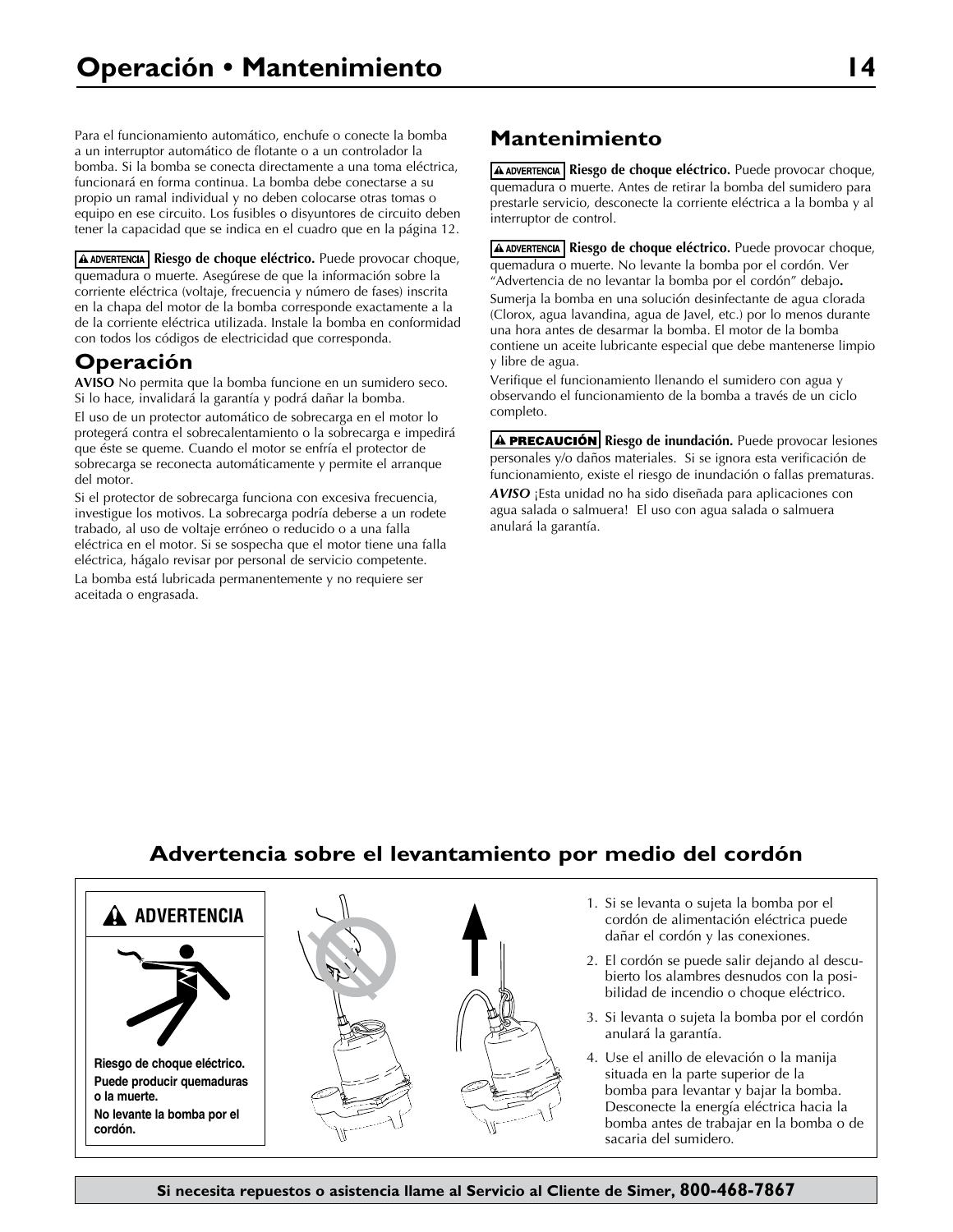# **Diagnostic des pannes**

**Riesgo de arranques repentinos.** Puede provocar choque eléctrico y lesiones personales. Si la corriente a la bomba está conectada cuando se repone el protector térmico de sobrecarga, la bomba podrá arrancar inesperadamente. Desconecte la corriente antes de prestar servicio a la bomba.

| La bomba no funciona:            | Verifique que el cable de alimentación esté enchufado correctamente en el receptáculo. Antes de manipular la bomba o el motor,<br>deconecte la energía eléctrica.                                                                                                                                                                                    |  |  |  |
|----------------------------------|------------------------------------------------------------------------------------------------------------------------------------------------------------------------------------------------------------------------------------------------------------------------------------------------------------------------------------------------------|--|--|--|
|                                  | Asegúrese de que haya corriente eléctrica.                                                                                                                                                                                                                                                                                                           |  |  |  |
|                                  | Verifique que el nivel de líquido sea lo suficientemente elevado para activar el interruptor o el control.                                                                                                                                                                                                                                           |  |  |  |
|                                  | Verifique que el agujero de 3/16 pulgadas (4,17 mm) en el caño de descarga no esté tapado.                                                                                                                                                                                                                                                           |  |  |  |
|                                  | Verifique que la entrada de la bomba, el rodete, la válvula de retención o el caño de descarga no estén bloqueados.                                                                                                                                                                                                                                  |  |  |  |
|                                  | Es posible que el protector térmico de sobrecarga haya accionado. Haga arrancar la bomba; si arranca y se detiene de inmediato<br>desconecte la bomba de la corriente eléctrica por 30 minutos para permitir que el motor se enfríe; luego vuelva a conectarla a la<br>corriente eléctrica. Investigue la causa del sobrecalentamiento o sobrecarga. |  |  |  |
|                                  | Verifique el funcionamiento del interruptor de flotador para asegurarse de que haya el máximo de juego posible.                                                                                                                                                                                                                                      |  |  |  |
|                                  | Asegúrese de que todas las vávulas en la tubería de descarga estén totalmente abiertas.                                                                                                                                                                                                                                                              |  |  |  |
| La bomba no vacía el<br>sumidero | Limpie el caño de descarga y verifique la válvula.                                                                                                                                                                                                                                                                                                   |  |  |  |
|                                  | Verifique que la entrada de la bomba o el rodete no estén bloqueados.                                                                                                                                                                                                                                                                                |  |  |  |
|                                  | Quizás la bomba no tenga el tamaño correcto y es posible que se requiera una bomba de mayor capacidad.                                                                                                                                                                                                                                               |  |  |  |
|                                  | Verifique el funcionamiento del interruptor de flotador para asegurarse de que haya el máximo de juego posible.                                                                                                                                                                                                                                      |  |  |  |
| La bomba no se apaga             | Verifique el funcionamiento, la ubicación y el juego adecuado de los flotadores automáticos del interruptor o del controlador.<br>Consulte las instrucciones de instalación del interruptor o control automático.                                                                                                                                    |  |  |  |
|                                  | Si la bomba no funciona en absoluto o continúa funcionando con fallas, consulte al personal de servicio de su localidad.                                                                                                                                                                                                                             |  |  |  |



| Ref. | Descripción                           | Cant. | 3963 115 Volt  |
|------|---------------------------------------|-------|----------------|
|      | Caja espiral                          |       | PW1-13         |
|      | Rodete                                |       | <b>PW5-11P</b> |
|      | Cable de alimentación                 |       | PW117-237-TSE  |
|      | Interruptor automático de<br>flotador |       | PS117-145P     |

**Si el motor falla, reemplace la bomba.**